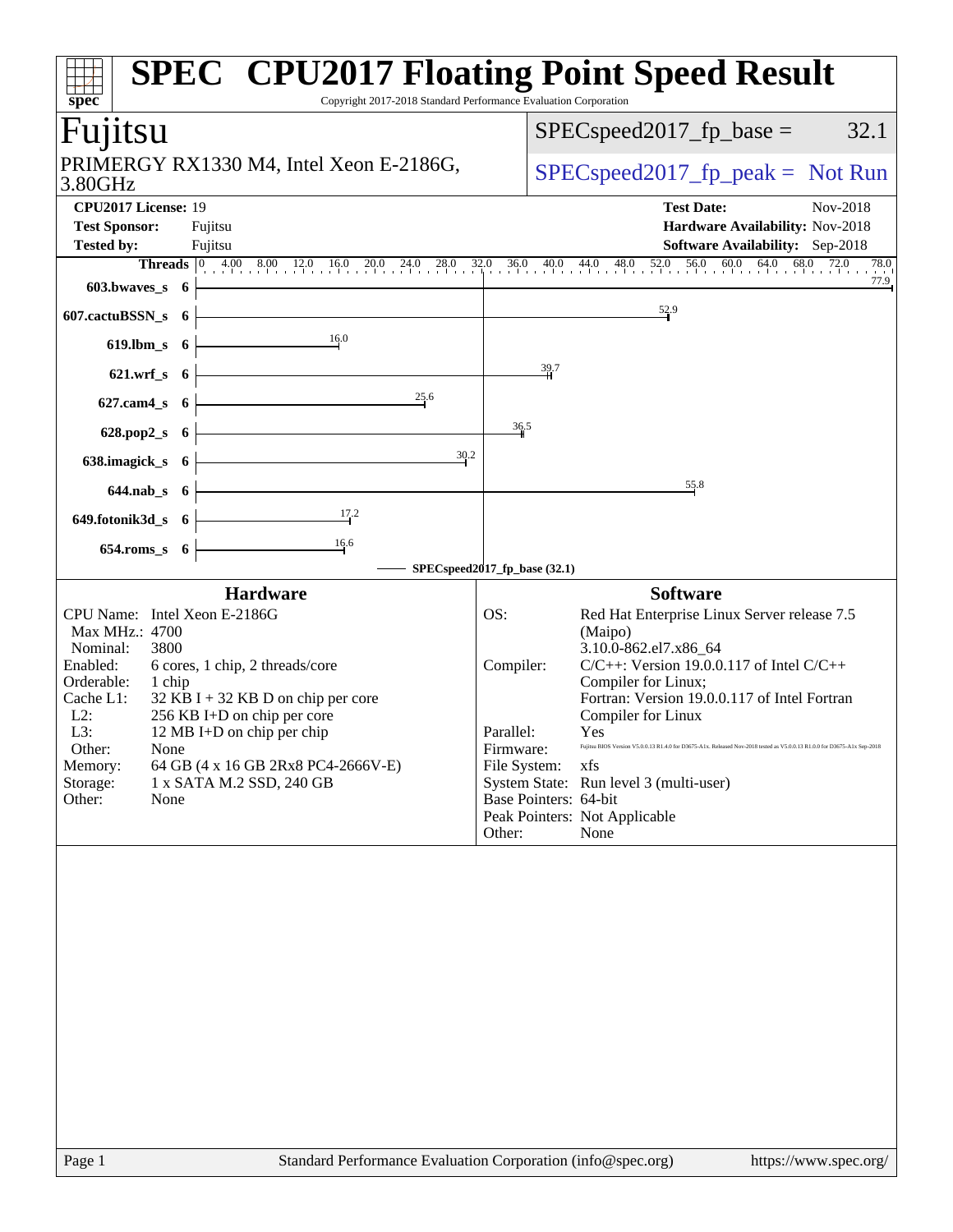Copyright 2017-2018 Standard Performance Evaluation Corporation

### Fujitsu

**[spec](http://www.spec.org/)**

#### 3.80GHz PRIMERGY RX1330 M4, Intel Xeon E-2186G,  $\vert$  [SPECspeed2017\\_fp\\_peak =](http://www.spec.org/auto/cpu2017/Docs/result-fields.html#SPECspeed2017fppeak) Not Run

 $SPEC speed2017_fp\_base = 32.1$ 

**[CPU2017 License:](http://www.spec.org/auto/cpu2017/Docs/result-fields.html#CPU2017License)** 19 **[Test Date:](http://www.spec.org/auto/cpu2017/Docs/result-fields.html#TestDate)** Nov-2018 **[Test Sponsor:](http://www.spec.org/auto/cpu2017/Docs/result-fields.html#TestSponsor)** Fujitsu **[Hardware Availability:](http://www.spec.org/auto/cpu2017/Docs/result-fields.html#HardwareAvailability)** Nov-2018 **[Tested by:](http://www.spec.org/auto/cpu2017/Docs/result-fields.html#Testedby)** Fujitsu **[Software Availability:](http://www.spec.org/auto/cpu2017/Docs/result-fields.html#SoftwareAvailability)** Sep-2018

#### **[Results Table](http://www.spec.org/auto/cpu2017/Docs/result-fields.html#ResultsTable)**

|                                    | <b>Base</b>                |                |                |                | <b>Peak</b> |                |       |                |                |              |                |              |                |              |
|------------------------------------|----------------------------|----------------|----------------|----------------|-------------|----------------|-------|----------------|----------------|--------------|----------------|--------------|----------------|--------------|
| <b>Benchmark</b>                   | <b>Threads</b>             | <b>Seconds</b> | Ratio          | <b>Seconds</b> | Ratio       | <b>Seconds</b> | Ratio | <b>Threads</b> | <b>Seconds</b> | <b>Ratio</b> | <b>Seconds</b> | <b>Ratio</b> | <b>Seconds</b> | <b>Ratio</b> |
| 603.bwaves_s                       | 6                          | 757            | 78.0           | 757            | 77.9        | 757            | 77.9  |                |                |              |                |              |                |              |
| 607.cactuBSSN s                    | 6                          | 315            | 52.9           | 315            | 52.9        | 316            | 52.7  |                |                |              |                |              |                |              |
| $619.$ lbm_s                       | 6                          | 328            | <b>16.0</b>    | 328            | 16.0        | 328            | 16.0  |                |                |              |                |              |                |              |
| $621$ .wrf s                       | 6                          | 336            | 39.4           | 332            | 39.8        | 333            | 39.7  |                |                |              |                |              |                |              |
| $627$ .cam $4$ <sub>s</sub>        | 6                          | 346            | 25.6           | 346            | 25.6        | 347            | 25.6  |                |                |              |                |              |                |              |
| $628.pop2_s$                       | 6                          | 326            | 36.4           | 325            | 36.5        | 324            | 36.7  |                |                |              |                |              |                |              |
| 638.imagick_s                      | 6                          | 477            | 30.3           | 479            | 30.1        | 477            | 30.2  |                |                |              |                |              |                |              |
| $644$ .nab s                       | 6                          | 313            | 55.8           | 313            | 55.8        | 313            | 55.8  |                |                |              |                |              |                |              |
| 649.fotonik3d s                    | 6                          | 529            | 17.2           | 530            | 17.2        | 530            | 17.2  |                |                |              |                |              |                |              |
| $654$ .roms_s                      | 6                          | 949            | 16.6           | 950            | 16.6        | 949            | 16.6  |                |                |              |                |              |                |              |
| $SPEC speed2017$ fp base =<br>32.1 |                            |                |                |                |             |                |       |                |                |              |                |              |                |              |
|                                    | SPECspeed 2017 fp peak $=$ |                | <b>Not Run</b> |                |             |                |       |                |                |              |                |              |                |              |

Results appear in the [order in which they were run.](http://www.spec.org/auto/cpu2017/Docs/result-fields.html#RunOrder) Bold underlined text [indicates a median measurement.](http://www.spec.org/auto/cpu2017/Docs/result-fields.html#Median)

#### **[Submit Notes](http://www.spec.org/auto/cpu2017/Docs/result-fields.html#SubmitNotes)**

 The taskset mechanism was used to bind copies to processors. The config file option 'submit' was used to generate taskset commands to bind each copy to a specific processor. For details, please see the config file.

#### **[Operating System Notes](http://www.spec.org/auto/cpu2017/Docs/result-fields.html#OperatingSystemNotes)**

Stack size set to unlimited using "ulimit -s unlimited"

#### **[General Notes](http://www.spec.org/auto/cpu2017/Docs/result-fields.html#GeneralNotes)**

Environment variables set by runcpu before the start of the run: KMP AFFINITY = "granularity=fine, compact,  $1,0$ " OMP\_STACKSIZE = "192M" LD\_LIBRARY\_PATH = "/home/Benchmark/speccpu2017-ic19\_SOKUTEI/ic19.0-lib/intel64"

 Binaries compiled on a system with 1x Intel Xeon E-2186G CPU + 64GB RAM memory using Red Hat Enterprise Linux Server release 7.5 Transparent Huge Pages enabled by default Prior to runcpu invocation Filesystem page cache synced and cleared with: sync; echo 3 > /proc/sys/vm/drop\_caches

Yes: The test sponsor attests, as of date of publication, that CVE-2017-5754 (Meltdown) is mitigated in the system as tested and documented. Yes: The test sponsor attests, as of date of publication, that CVE-2017-5753 (Spectre variant 1) is mitigated in the system as tested and documented.

**(Continued on next page)**

| Page 2 | Standard Performance Evaluation Corporation (info@spec.org) | https://www.spec.org/ |
|--------|-------------------------------------------------------------|-----------------------|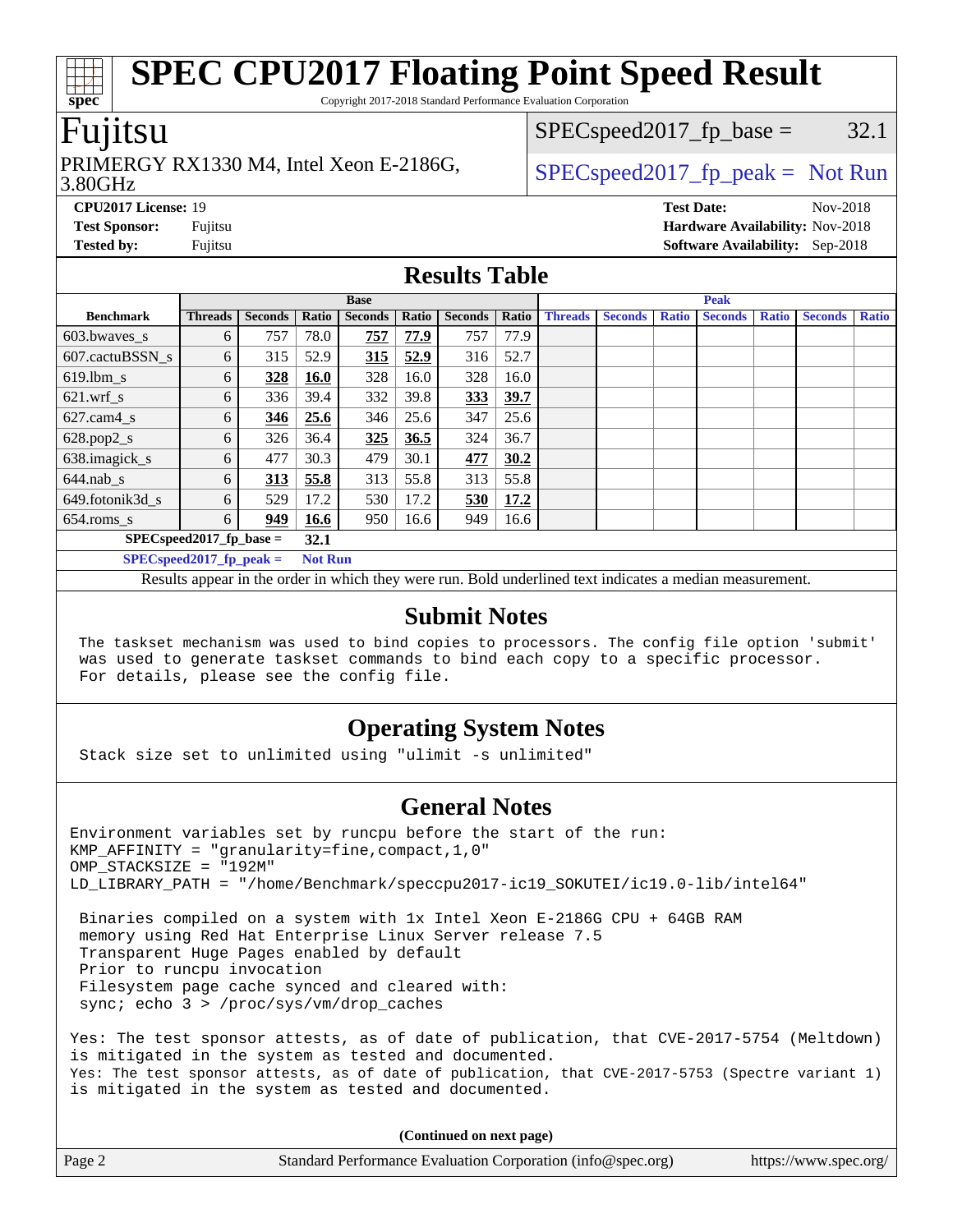Copyright 2017-2018 Standard Performance Evaluation Corporation

### Fujitsu

**[spec](http://www.spec.org/)**

3.80GHz PRIMERGY RX1330 M4, Intel Xeon E-2186G,  $\vert$  [SPECspeed2017\\_fp\\_peak =](http://www.spec.org/auto/cpu2017/Docs/result-fields.html#SPECspeed2017fppeak) Not Run

 $SPEC speed2017_fp\_base = 32.1$ 

**[Tested by:](http://www.spec.org/auto/cpu2017/Docs/result-fields.html#Testedby)** Fujitsu **[Software Availability:](http://www.spec.org/auto/cpu2017/Docs/result-fields.html#SoftwareAvailability)** Sep-2018

**[CPU2017 License:](http://www.spec.org/auto/cpu2017/Docs/result-fields.html#CPU2017License)** 19 **[Test Date:](http://www.spec.org/auto/cpu2017/Docs/result-fields.html#TestDate)** Nov-2018 **[Test Sponsor:](http://www.spec.org/auto/cpu2017/Docs/result-fields.html#TestSponsor)** Fujitsu **[Hardware Availability:](http://www.spec.org/auto/cpu2017/Docs/result-fields.html#HardwareAvailability)** Nov-2018

#### **[General Notes \(Continued\)](http://www.spec.org/auto/cpu2017/Docs/result-fields.html#GeneralNotes)**

Yes: The test sponsor attests, as of date of publication, that CVE-2017-5715 (Spectre variant 2) is mitigated in the system as tested and documented.

#### **[Platform Notes](http://www.spec.org/auto/cpu2017/Docs/result-fields.html#PlatformNotes)**

Page 3 Standard Performance Evaluation Corporation [\(info@spec.org\)](mailto:info@spec.org) <https://www.spec.org/> BIOS configuration: Energy Efficient Turbo = Disabled Sysinfo program /home/Benchmark/speccpu2017-ic19\_SOKUTEI/bin/sysinfo Rev: r5797 of 2017-06-14 96c45e4568ad54c135fd618bcc091c0f running on localhost.localdomain Wed Nov 7 13:54:42 2018 SUT (System Under Test) info as seen by some common utilities. For more information on this section, see <https://www.spec.org/cpu2017/Docs/config.html#sysinfo> From /proc/cpuinfo model name : Intel(R) Xeon(R) E-2186G CPU @ 3.80GHz 1 "physical id"s (chips) 12 "processors" cores, siblings (Caution: counting these is hw and system dependent. The following excerpts from /proc/cpuinfo might not be reliable. Use with caution.) cpu cores : 6 siblings : 12 physical 0: cores 0 1 2 3 4 5 From lscpu: Architecture: x86\_64 CPU op-mode(s): 32-bit, 64-bit Byte Order: Little Endian  $CPU(s):$  12 On-line CPU(s) list: 0-11 Thread(s) per core: 2 Core(s) per socket: 6  $Sockets(s):$  1 NUMA node(s): 1 Vendor ID: GenuineIntel CPU family: 6 Model: 158 Model name:  $Intel(R)$  Xeon(R) E-2186G CPU @ 3.80GHz Stepping: 10 CPU MHz: 4629.858 CPU max MHz: 4700.0000 CPU min MHz: 800.0000 BogoMIPS: 7584.00 Virtualization: VT-x L1d cache: 32K **(Continued on next page)**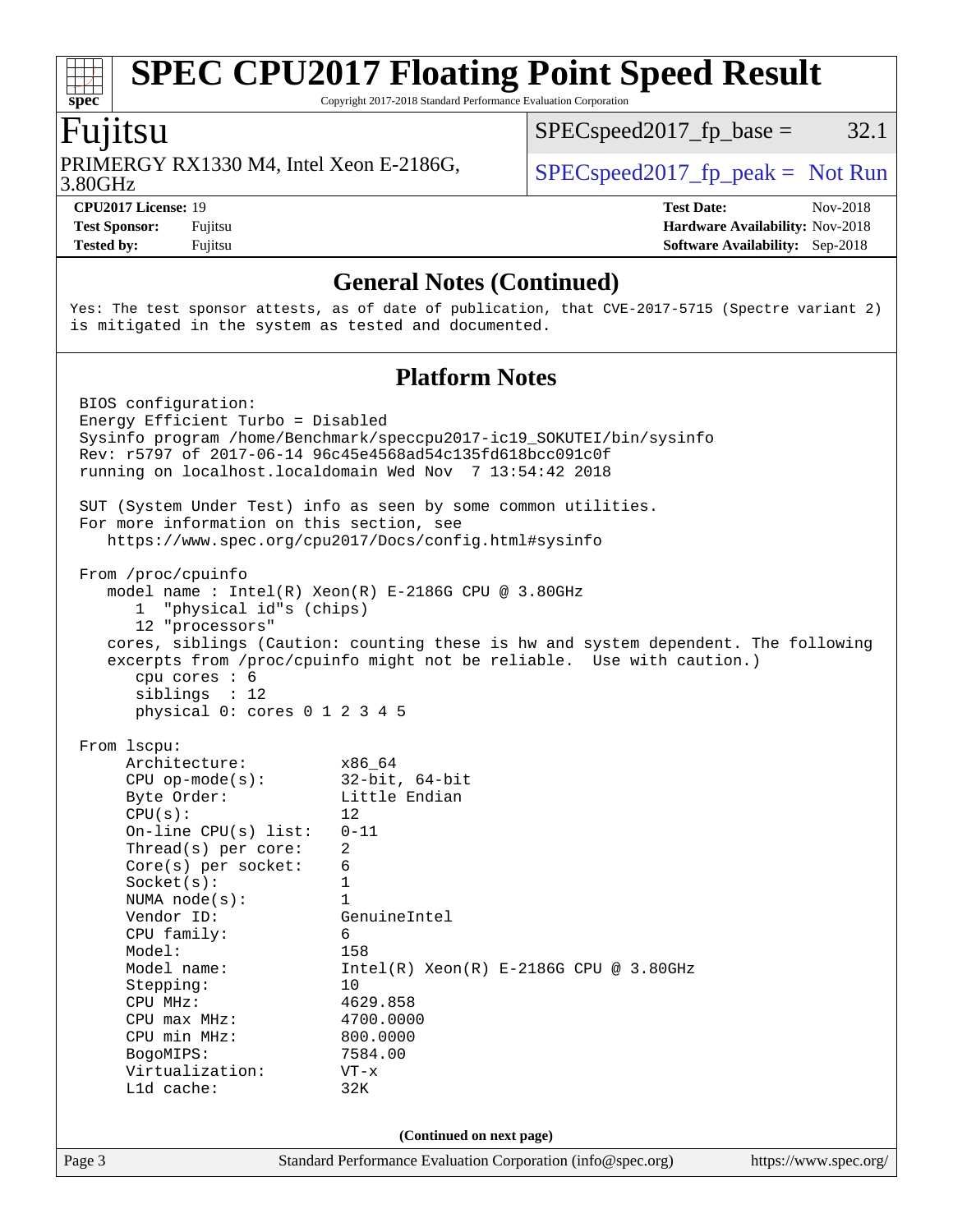Copyright 2017-2018 Standard Performance Evaluation Corporation

### Fujitsu

**[spec](http://www.spec.org/)**

3.80GHz PRIMERGY RX1330 M4, Intel Xeon E-2186G,  $\vert$  [SPECspeed2017\\_fp\\_peak =](http://www.spec.org/auto/cpu2017/Docs/result-fields.html#SPECspeed2017fppeak) Not Run

 $SPEC speed2017_fp\_base = 32.1$ 

**[CPU2017 License:](http://www.spec.org/auto/cpu2017/Docs/result-fields.html#CPU2017License)** 19 **[Test Date:](http://www.spec.org/auto/cpu2017/Docs/result-fields.html#TestDate)** Nov-2018 **[Test Sponsor:](http://www.spec.org/auto/cpu2017/Docs/result-fields.html#TestSponsor)** Fujitsu **[Hardware Availability:](http://www.spec.org/auto/cpu2017/Docs/result-fields.html#HardwareAvailability)** Nov-2018 **[Tested by:](http://www.spec.org/auto/cpu2017/Docs/result-fields.html#Testedby)** Fujitsu **[Software Availability:](http://www.spec.org/auto/cpu2017/Docs/result-fields.html#SoftwareAvailability)** Sep-2018

#### **[Platform Notes \(Continued\)](http://www.spec.org/auto/cpu2017/Docs/result-fields.html#PlatformNotes)**

| $L1i$ cache:                     | 32K        |
|----------------------------------|------------|
| $L2$ cache:                      | 256K       |
| $L3$ cache:                      | 12288K     |
| NUMA $node0$ $CPU(s):$           | $0 - 11$   |
| Flaqs:                           | fpu vme de |
| pat pse36 clflush dts acpi mmx f |            |

e pse tsc msr pae mce cx8 apic sep mtrr pge mca cmov fxsr sse sse2 ss ht tm pbe syscall nx pdpe1gb rdtscp lm constant\_tsc art arch\_perfmon pebs bts rep\_good nopl xtopology nonstop\_tsc aperfmperf eagerfpu pni pclmulqdq dtes64 monitor ds\_cpl vmx smx est tm2 ssse3 sdbg fma cx16 xtpr pdcm pcid sse4\_1 sse4\_2 x2apic movbe popcnt tsc\_deadline\_timer aes xsave avx f16c rdrand lahf\_lm abm 3dnowprefetch epb intel\_pt tpr\_shadow vnmi flexpriority ept vpid fsgsbase tsc\_adjust bmi1 hle avx2 smep bmi2 erms invpcid rtm mpx rdseed adx smap clflushopt xsaveopt xsavec xgetbv1 ibpb ibrs stibp dtherm ida arat pln pts hwp hwp\_notify hwp\_act\_window hwp\_epp spec\_ctrl intel\_stibp

 /proc/cpuinfo cache data cache size : 12288 KB

 From numactl --hardware WARNING: a numactl 'node' might or might not correspond to a physical chip.

 From /proc/meminfo MemTotal: 65543968 kB HugePages\_Total: 0 Hugepagesize: 2048 kB

 From /etc/\*release\* /etc/\*version\* os-release: NAME="Red Hat Enterprise Linux Server" VERSION="7.5 (Maipo)" ID="rhel" ID\_LIKE="fedora" VARIANT="Server" VARIANT\_ID="server" VERSION\_ID="7.5" PRETTY\_NAME="Red Hat Enterprise Linux Server 7.5 (Maipo)" redhat-release: Red Hat Enterprise Linux Server release 7.5 (Maipo)

 system-release: Red Hat Enterprise Linux Server release 7.5 (Maipo) system-release-cpe: cpe:/o:redhat:enterprise\_linux:7.5:ga:server

uname -a:

 Linux localhost.localdomain 3.10.0-862.el7.x86\_64 #1 SMP Wed Mar 21 18:14:51 EDT 2018 x86\_64 x86\_64 x86\_64 GNU/Linux

run-level 3 Nov 7 13:52 last=5

 SPEC is set to: /home/Benchmark/speccpu2017-ic19\_SOKUTEI Filesystem Type Size Used Avail Use% Mounted on

**(Continued on next page)**

| Page 4<br>Standard Performance Evaluation Corporation (info@spec.org) | https://www.spec.org/ |
|-----------------------------------------------------------------------|-----------------------|
|-----------------------------------------------------------------------|-----------------------|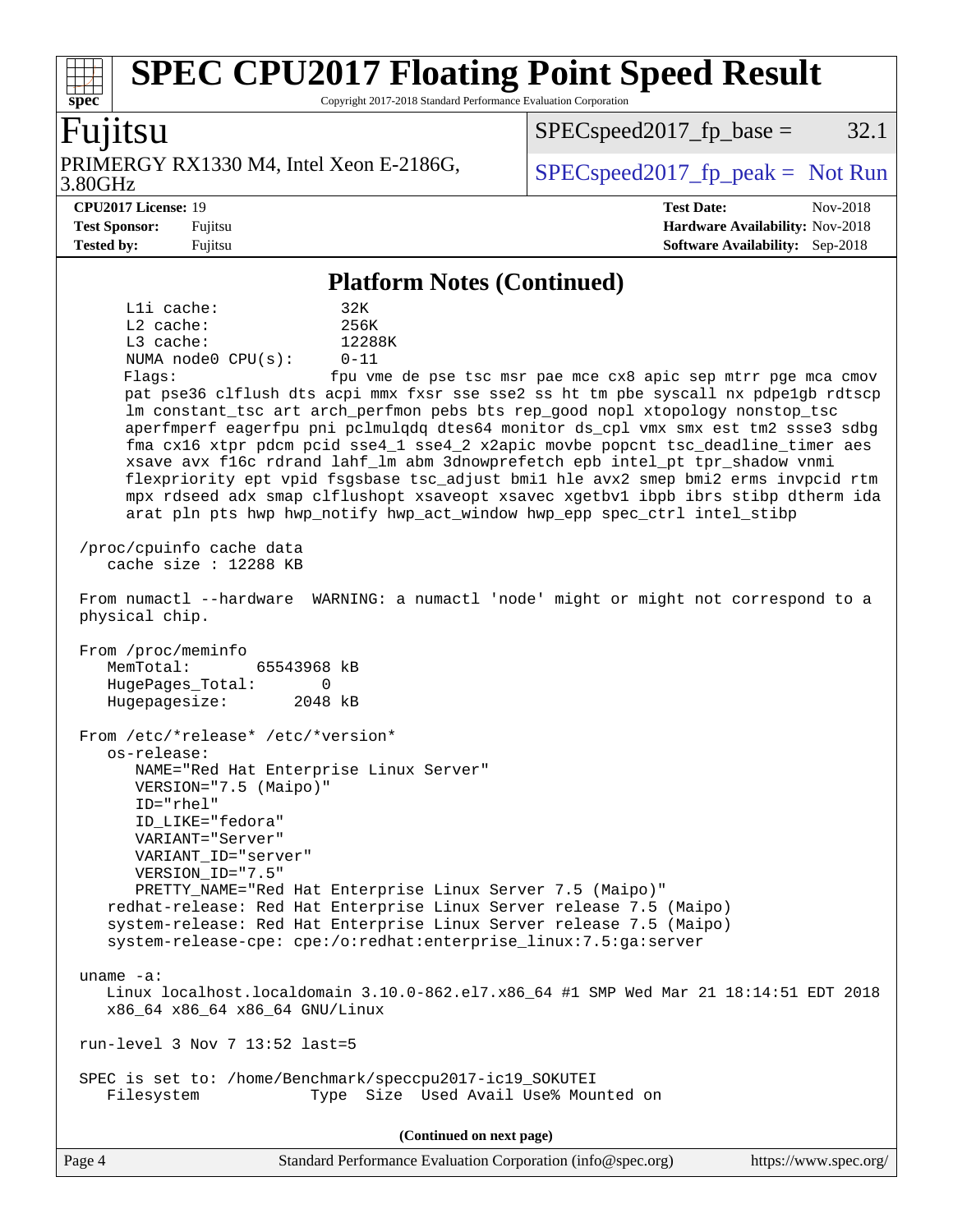Copyright 2017-2018 Standard Performance Evaluation Corporation

### Fujitsu

**[spec](http://www.spec.org/)**

3.80GHz PRIMERGY RX1330 M4, Intel Xeon E-2186G,  $\big|$  [SPECspeed2017\\_fp\\_peak =](http://www.spec.org/auto/cpu2017/Docs/result-fields.html#SPECspeed2017fppeak) Not Run

 $SPEC speed2017_fp\_base = 32.1$ 

**[Tested by:](http://www.spec.org/auto/cpu2017/Docs/result-fields.html#Testedby)** Fujitsu **[Software Availability:](http://www.spec.org/auto/cpu2017/Docs/result-fields.html#SoftwareAvailability)** Sep-2018

**[CPU2017 License:](http://www.spec.org/auto/cpu2017/Docs/result-fields.html#CPU2017License)** 19 **[Test Date:](http://www.spec.org/auto/cpu2017/Docs/result-fields.html#TestDate)** Nov-2018 **[Test Sponsor:](http://www.spec.org/auto/cpu2017/Docs/result-fields.html#TestSponsor)** Fujitsu **[Hardware Availability:](http://www.spec.org/auto/cpu2017/Docs/result-fields.html#HardwareAvailability)** Nov-2018

#### **[Platform Notes \(Continued\)](http://www.spec.org/auto/cpu2017/Docs/result-fields.html#PlatformNotes)**

/dev/mapper/rhel-home xfs 365G 27G 338G 8% /home

 Additional information from dmidecode follows. WARNING: Use caution when you interpret this section. The 'dmidecode' program reads system data which is "intended to allow hardware to be accurately determined", but the intent may not be met, as there are frequent changes to hardware, firmware, and the "DMTF SMBIOS" standard. BIOS FUJITSU // American Megatrends Inc. V5.0.0.13 R1.0.0 for D3675-A1x

09/14/2018

Memory:

4x SK Hynix HMA82GU7CJR8N-VK 16 GB 2 rank 2667

(End of data from sysinfo program)

### **[Compiler Version Notes](http://www.spec.org/auto/cpu2017/Docs/result-fields.html#CompilerVersionNotes)**

============================================================================== CC 619.lbm\_s(base) 638.imagick\_s(base) 644.nab\_s(base) ----------------------------------------------------------------------------- icc (ICC) 19.0.0.117 20180804 Copyright (C) 1985-2018 Intel Corporation. All rights reserved. ------------------------------------------------------------------------------ ============================================================================== FC 607.cactuBSSN\_s(base) ----------------------------------------------------------------------------- icpc (ICC) 19.0.0.117 20180804 Copyright (C) 1985-2018 Intel Corporation. All rights reserved. icc (ICC) 19.0.0.117 20180804 Copyright (C) 1985-2018 Intel Corporation. All rights reserved. ifort (IFORT) 19.0.0.117 20180804 Copyright (C) 1985-2018 Intel Corporation. All rights reserved. ------------------------------------------------------------------------------ ============================================================================== FC 603.bwaves\_s(base) 649.fotonik3d\_s(base) 654.roms\_s(base) ----------------------------------------------------------------------------- ifort (IFORT) 19.0.0.117 20180804 Copyright (C) 1985-2018 Intel Corporation. All rights reserved. ------------------------------------------------------------------------------ ============================================================================== CC 621.wrf\_s(base) 627.cam4\_s(base) 628.pop2\_s(base) ----------------------------------------------------------------------------- ifort (IFORT) 19.0.0.117 20180804 Copyright (C) 1985-2018 Intel Corporation. All rights reserved. icc (ICC) 19.0.0.117 20180804 **(Continued on next page)**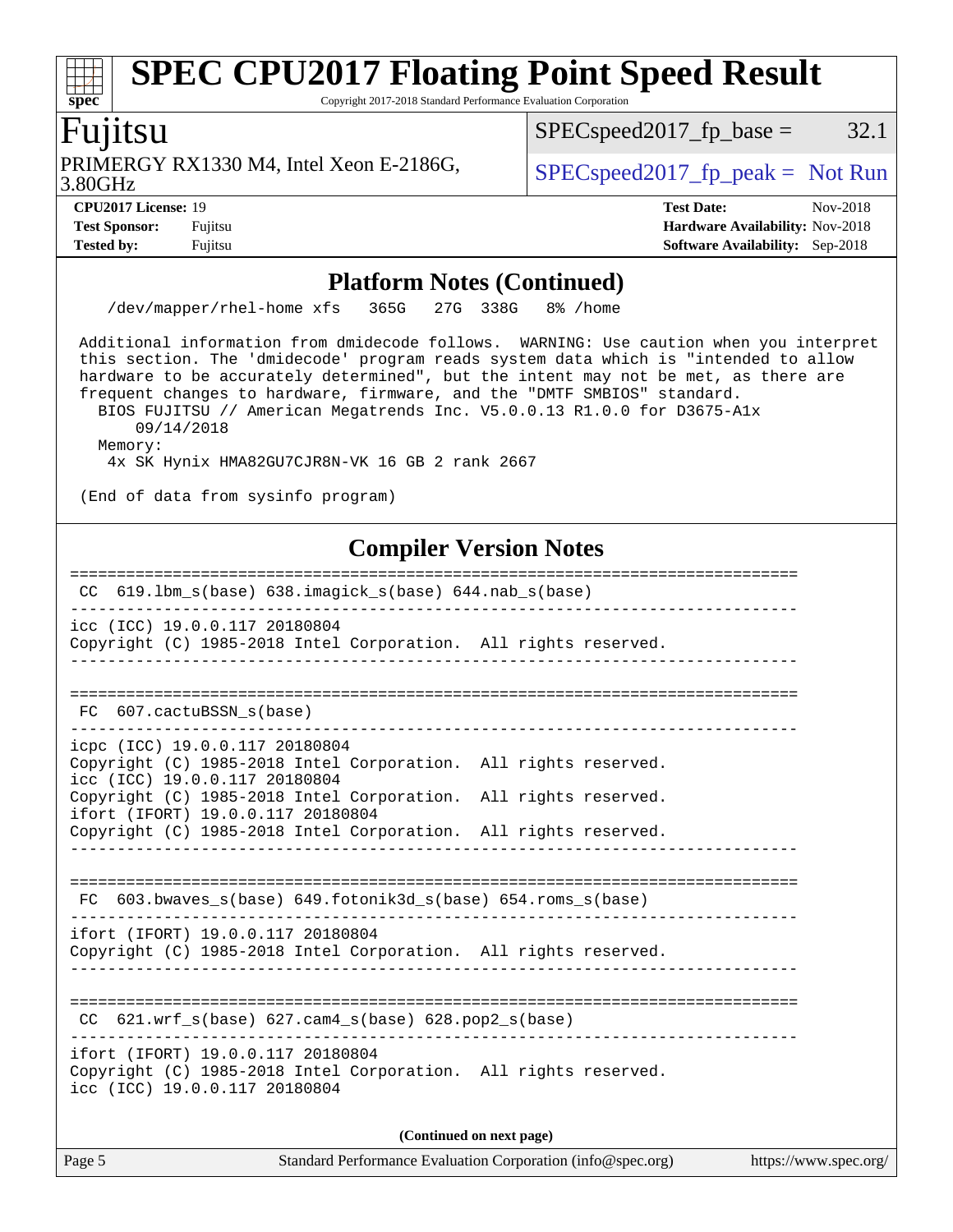Copyright 2017-2018 Standard Performance Evaluation Corporation

### Fujitsu

**[spec](http://www.spec.org/)**

3.80GHz PRIMERGY RX1330 M4, Intel Xeon E-2186G,  $\vert$  [SPECspeed2017\\_fp\\_peak =](http://www.spec.org/auto/cpu2017/Docs/result-fields.html#SPECspeed2017fppeak) Not Run

 $SPEC speed2017_fp\_base = 32.1$ 

**[Tested by:](http://www.spec.org/auto/cpu2017/Docs/result-fields.html#Testedby)** Fujitsu **[Software Availability:](http://www.spec.org/auto/cpu2017/Docs/result-fields.html#SoftwareAvailability)** Sep-2018

**[CPU2017 License:](http://www.spec.org/auto/cpu2017/Docs/result-fields.html#CPU2017License)** 19 **[Test Date:](http://www.spec.org/auto/cpu2017/Docs/result-fields.html#TestDate)** Nov-2018 **[Test Sponsor:](http://www.spec.org/auto/cpu2017/Docs/result-fields.html#TestSponsor)** Fujitsu **[Hardware Availability:](http://www.spec.org/auto/cpu2017/Docs/result-fields.html#HardwareAvailability)** Nov-2018

#### **[Compiler Version Notes \(Continued\)](http://www.spec.org/auto/cpu2017/Docs/result-fields.html#CompilerVersionNotes)**

Copyright (C) 1985-2018 Intel Corporation. All rights reserved. ------------------------------------------------------------------------------

# **[Base Compiler Invocation](http://www.spec.org/auto/cpu2017/Docs/result-fields.html#BaseCompilerInvocation)**

[C benchmarks](http://www.spec.org/auto/cpu2017/Docs/result-fields.html#Cbenchmarks):  $\text{icc}$  -m64 -std=c11

[Fortran benchmarks](http://www.spec.org/auto/cpu2017/Docs/result-fields.html#Fortranbenchmarks): [ifort -m64](http://www.spec.org/cpu2017/results/res2018q4/cpu2017-20181113-09781.flags.html#user_FCbase_intel_ifort_64bit_24f2bb282fbaeffd6157abe4f878425411749daecae9a33200eee2bee2fe76f3b89351d69a8130dd5949958ce389cf37ff59a95e7a40d588e8d3a57e0c3fd751)

[Benchmarks using both Fortran and C](http://www.spec.org/auto/cpu2017/Docs/result-fields.html#BenchmarksusingbothFortranandC): [ifort -m64](http://www.spec.org/cpu2017/results/res2018q4/cpu2017-20181113-09781.flags.html#user_CC_FCbase_intel_ifort_64bit_24f2bb282fbaeffd6157abe4f878425411749daecae9a33200eee2bee2fe76f3b89351d69a8130dd5949958ce389cf37ff59a95e7a40d588e8d3a57e0c3fd751) [icc -m64 -std=c11](http://www.spec.org/cpu2017/results/res2018q4/cpu2017-20181113-09781.flags.html#user_CC_FCbase_intel_icc_64bit_c11_33ee0cdaae7deeeab2a9725423ba97205ce30f63b9926c2519791662299b76a0318f32ddfffdc46587804de3178b4f9328c46fa7c2b0cd779d7a61945c91cd35)

[Benchmarks using Fortran, C, and C++:](http://www.spec.org/auto/cpu2017/Docs/result-fields.html#BenchmarksusingFortranCandCXX) [icpc -m64](http://www.spec.org/cpu2017/results/res2018q4/cpu2017-20181113-09781.flags.html#user_CC_CXX_FCbase_intel_icpc_64bit_4ecb2543ae3f1412ef961e0650ca070fec7b7afdcd6ed48761b84423119d1bf6bdf5cad15b44d48e7256388bc77273b966e5eb805aefd121eb22e9299b2ec9d9) [icc -m64 -std=c11](http://www.spec.org/cpu2017/results/res2018q4/cpu2017-20181113-09781.flags.html#user_CC_CXX_FCbase_intel_icc_64bit_c11_33ee0cdaae7deeeab2a9725423ba97205ce30f63b9926c2519791662299b76a0318f32ddfffdc46587804de3178b4f9328c46fa7c2b0cd779d7a61945c91cd35) [ifort -m64](http://www.spec.org/cpu2017/results/res2018q4/cpu2017-20181113-09781.flags.html#user_CC_CXX_FCbase_intel_ifort_64bit_24f2bb282fbaeffd6157abe4f878425411749daecae9a33200eee2bee2fe76f3b89351d69a8130dd5949958ce389cf37ff59a95e7a40d588e8d3a57e0c3fd751)

## **[Base Portability Flags](http://www.spec.org/auto/cpu2017/Docs/result-fields.html#BasePortabilityFlags)**

 603.bwaves\_s: [-DSPEC\\_LP64](http://www.spec.org/cpu2017/results/res2018q4/cpu2017-20181113-09781.flags.html#suite_basePORTABILITY603_bwaves_s_DSPEC_LP64) 607.cactuBSSN\_s: [-DSPEC\\_LP64](http://www.spec.org/cpu2017/results/res2018q4/cpu2017-20181113-09781.flags.html#suite_basePORTABILITY607_cactuBSSN_s_DSPEC_LP64) 619.lbm\_s: [-DSPEC\\_LP64](http://www.spec.org/cpu2017/results/res2018q4/cpu2017-20181113-09781.flags.html#suite_basePORTABILITY619_lbm_s_DSPEC_LP64) 621.wrf\_s: [-DSPEC\\_LP64](http://www.spec.org/cpu2017/results/res2018q4/cpu2017-20181113-09781.flags.html#suite_basePORTABILITY621_wrf_s_DSPEC_LP64) [-DSPEC\\_CASE\\_FLAG](http://www.spec.org/cpu2017/results/res2018q4/cpu2017-20181113-09781.flags.html#b621.wrf_s_baseCPORTABILITY_DSPEC_CASE_FLAG) [-convert big\\_endian](http://www.spec.org/cpu2017/results/res2018q4/cpu2017-20181113-09781.flags.html#user_baseFPORTABILITY621_wrf_s_convert_big_endian_c3194028bc08c63ac5d04de18c48ce6d347e4e562e8892b8bdbdc0214820426deb8554edfa529a3fb25a586e65a3d812c835984020483e7e73212c4d31a38223) 627.cam4\_s: [-DSPEC\\_LP64](http://www.spec.org/cpu2017/results/res2018q4/cpu2017-20181113-09781.flags.html#suite_basePORTABILITY627_cam4_s_DSPEC_LP64) [-DSPEC\\_CASE\\_FLAG](http://www.spec.org/cpu2017/results/res2018q4/cpu2017-20181113-09781.flags.html#b627.cam4_s_baseCPORTABILITY_DSPEC_CASE_FLAG) 628.pop2\_s: [-DSPEC\\_LP64](http://www.spec.org/cpu2017/results/res2018q4/cpu2017-20181113-09781.flags.html#suite_basePORTABILITY628_pop2_s_DSPEC_LP64) [-DSPEC\\_CASE\\_FLAG](http://www.spec.org/cpu2017/results/res2018q4/cpu2017-20181113-09781.flags.html#b628.pop2_s_baseCPORTABILITY_DSPEC_CASE_FLAG) [-convert big\\_endian](http://www.spec.org/cpu2017/results/res2018q4/cpu2017-20181113-09781.flags.html#user_baseFPORTABILITY628_pop2_s_convert_big_endian_c3194028bc08c63ac5d04de18c48ce6d347e4e562e8892b8bdbdc0214820426deb8554edfa529a3fb25a586e65a3d812c835984020483e7e73212c4d31a38223) [-assume byterecl](http://www.spec.org/cpu2017/results/res2018q4/cpu2017-20181113-09781.flags.html#user_baseFPORTABILITY628_pop2_s_assume_byterecl_7e47d18b9513cf18525430bbf0f2177aa9bf368bc7a059c09b2c06a34b53bd3447c950d3f8d6c70e3faf3a05c8557d66a5798b567902e8849adc142926523472) 638.imagick\_s: [-DSPEC\\_LP64](http://www.spec.org/cpu2017/results/res2018q4/cpu2017-20181113-09781.flags.html#suite_basePORTABILITY638_imagick_s_DSPEC_LP64) 644.nab\_s: [-DSPEC\\_LP64](http://www.spec.org/cpu2017/results/res2018q4/cpu2017-20181113-09781.flags.html#suite_basePORTABILITY644_nab_s_DSPEC_LP64) 649.fotonik3d\_s: [-DSPEC\\_LP64](http://www.spec.org/cpu2017/results/res2018q4/cpu2017-20181113-09781.flags.html#suite_basePORTABILITY649_fotonik3d_s_DSPEC_LP64) 654.roms\_s: [-DSPEC\\_LP64](http://www.spec.org/cpu2017/results/res2018q4/cpu2017-20181113-09781.flags.html#suite_basePORTABILITY654_roms_s_DSPEC_LP64)

# **[Base Optimization Flags](http://www.spec.org/auto/cpu2017/Docs/result-fields.html#BaseOptimizationFlags)**

[C benchmarks](http://www.spec.org/auto/cpu2017/Docs/result-fields.html#Cbenchmarks):

[-xCORE-AVX2](http://www.spec.org/cpu2017/results/res2018q4/cpu2017-20181113-09781.flags.html#user_CCbase_f-xCORE-AVX2) [-ipo](http://www.spec.org/cpu2017/results/res2018q4/cpu2017-20181113-09781.flags.html#user_CCbase_f-ipo) [-O3](http://www.spec.org/cpu2017/results/res2018q4/cpu2017-20181113-09781.flags.html#user_CCbase_f-O3) [-no-prec-div](http://www.spec.org/cpu2017/results/res2018q4/cpu2017-20181113-09781.flags.html#user_CCbase_f-no-prec-div) [-qopt-prefetch](http://www.spec.org/cpu2017/results/res2018q4/cpu2017-20181113-09781.flags.html#user_CCbase_f-qopt-prefetch) [-ffinite-math-only](http://www.spec.org/cpu2017/results/res2018q4/cpu2017-20181113-09781.flags.html#user_CCbase_f_finite_math_only_cb91587bd2077682c4b38af759c288ed7c732db004271a9512da14a4f8007909a5f1427ecbf1a0fb78ff2a814402c6114ac565ca162485bbcae155b5e4258871) [-qopt-mem-layout-trans=3](http://www.spec.org/cpu2017/results/res2018q4/cpu2017-20181113-09781.flags.html#user_CCbase_f-qopt-mem-layout-trans_de80db37974c74b1f0e20d883f0b675c88c3b01e9d123adea9b28688d64333345fb62bc4a798493513fdb68f60282f9a726aa07f478b2f7113531aecce732043) [-qopenmp](http://www.spec.org/cpu2017/results/res2018q4/cpu2017-20181113-09781.flags.html#user_CCbase_qopenmp_16be0c44f24f464004c6784a7acb94aca937f053568ce72f94b139a11c7c168634a55f6653758ddd83bcf7b8463e8028bb0b48b77bcddc6b78d5d95bb1df2967) [-DSPEC\\_OPENMP](http://www.spec.org/cpu2017/results/res2018q4/cpu2017-20181113-09781.flags.html#suite_CCbase_DSPEC_OPENMP)

[Fortran benchmarks](http://www.spec.org/auto/cpu2017/Docs/result-fields.html#Fortranbenchmarks):

```
-DSPEC_OPENMP -xCORE-AVX2 -ipo -O3 -no-prec-div -qopt-prefetch
-ffinite-math-only -qopt-mem-layout-trans=3 -qopenmp
-nostandard-realloc-lhs -align array32byte
```
**(Continued on next page)**

| Standard Performance Evaluation Corporation (info@spec.org)<br>Page 6 | https://www.spec.org/ |
|-----------------------------------------------------------------------|-----------------------|
|-----------------------------------------------------------------------|-----------------------|